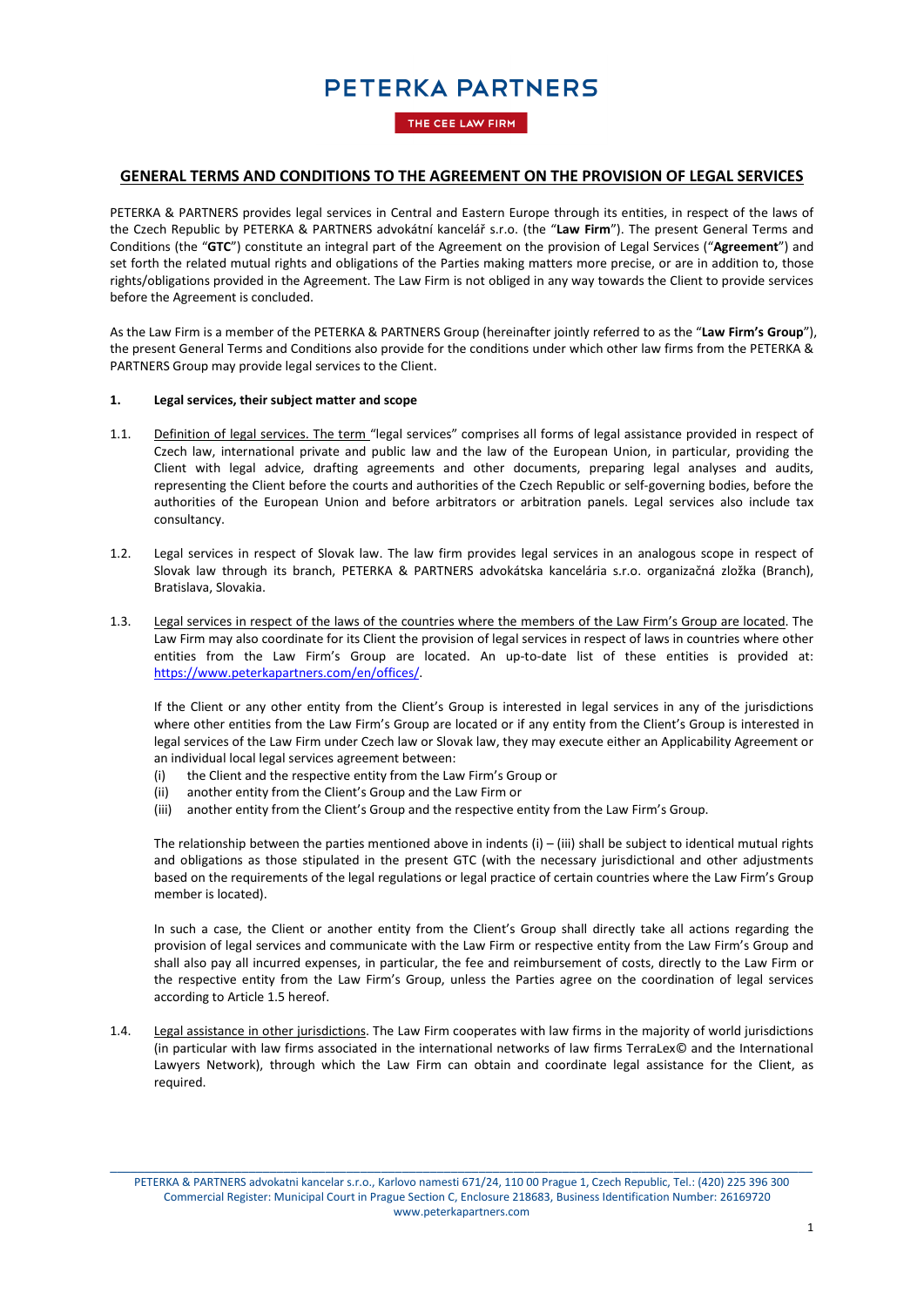THE CEE LAW FIRM

1.5. Manner of the coordination of legal services and legal assistance in respect of law other than Czech or Slovak. If the coordination of the provision of legal services by the respective entity or entities from the Law Firm's Group under Article [1.3](#page-0-0) above, or the coordination of legal assistance by the selected foreign law firm or law firms under Article [1.4](#page-0-1) above (both hereinafter as the "**Foreign Firm**") in respect of law other than Czech or Slovak, also forms part of legal services by the Law Firm, the direct contractual relation shall always be created between the Client and the respective Foreign Firm.

The Client hereby explicitly authorizes the Law Firm to take, on behalf of the Client, all actions towards the Foreign Firm in order to create the direct contractual relation, in particular to conclude an agreement with the Foreign Firm on behalf of the Client, to instruct the Foreign Firm on behalf of the Client and receive consultations from the Foreign Firm on behalf of the Client.

In this respect, the Client takes into account and agrees that:

- (i) the agreement with the Foreign Firm shall be generally governed by the local law of the location of the Foreign Firm's registered seat and any dispute between the Client and the Foreign Firm shall be generally settled by a competent court of the country where the Foreign Firm is located,
- (ii) the Law Firm does not verify legal aspects of the agreement between the Client and the Foreign Firm and is not liable for its legal consequences for the Client; consequently, the relevant actions of the Law Firm towards the Foreign Firm on behalf of the Client shall be limited only to the commercial aspects of the agreement as instructed by the Client, i.e., scope of legal services, term of their provision and fee for legal services of the Foreign Firm. In case the Client requires verification of legal aspects of the agreement with the Foreign Firm, it must explicitly and in writing instruct the Law Firm to do so and to hire for this purpose a local foreign law firm to verify the content of the agreement with respect to the applicable law,
- (iii) as an executed agreement with a Foreign Firm is considered also a written order of legal services to the Foreign Firm made by the Law Firm on behalf of the Client and subsequent written confirmation of such an order by the Foreign Firm to the Law Firm.

The Client also takes into account that for legal services provided in respect of law other than Czech and Slovak only the respective Foreign Firm, which is located in the respective jurisdiction, and which, consequently, provides legal services in this jurisdiction, shall be liable. The Law Firm is in no case liable for legal services provided by the Foreign Firm and the Law Firm is not obliged to any verification of the accuracy and correctness of the legal services provided by the Foreign Firm.

The Client takes into account that if the Foreign Firm is not a part of the Law Firm's Group:

- (i) the scope of liability of the Foreign Firm may be significantly lower than the liability within the Law Firm's Group; and
- (ii) the amount of insurance of the Foreign Firm's liability is usually significantly lower than the insurance of the liability within the Law Firm's Group.

The Client shall inform the Law Firm, in written form, if it intends to enter directly into the negotiation of the agreement with the Foreign Firm.

1.6. Coordination of the Legal Services in other legal matters. The local law may require that only a local attorney (or a person with a similar profession) duly registered with the local Bar Association or any similar organization **("External Local Attorney")** can represent the Client before the Court or perform any other action on behalf of the Client. In such case, the Law Firm shall take on behalf of the Client, all actions towards the External Local Attorney, in particular, it shall conclude an agreement with an External Local Attorney, instruct the External Local Attorney on behalf of the Client and receive the External Local Attorney's consultations, which the Client hereby authorizes the Law Firm to do. For concluding such agreement, the principles provided in Article 1.5 hereof shall apply adequately. In such case, only such External Local Attorney shall be liable for the legal services provided by him/herself to the Client, and the Law Firm is in no case liable for legal services provided by the External Local Attorney, and the Law Firm is not obliged to any verification of the accuracy and correctness of the legal services provided by the External Local Attorney. The above-mentioned shall only apply in cases where there is a fee arrangement for a particular service directly between the Client and the External Local Attorney, and the relevant fee is either invoiced directly by the External Local Attorney to the Client or re-invoiced by the Law Firm to the Client.

\_\_\_\_\_\_\_\_\_\_\_\_\_\_\_\_\_\_\_\_\_\_\_\_\_\_\_\_\_\_\_\_\_\_\_\_\_\_\_\_\_\_\_\_\_\_\_\_\_\_\_\_\_\_\_\_\_\_\_\_\_\_\_\_\_\_\_\_\_\_\_\_\_\_\_\_\_\_\_\_\_\_\_\_\_\_\_\_\_\_\_\_\_\_\_\_\_\_\_\_\_ PETERKA & PARTNERS advokatni kancelar s.r.o., Karlovo namesti 671/24, 110 00 Prague 1, Czech Republic, Tel.: (420) 225 396 300 Commercial Register: Municipal Court in Prague Section C, Enclosure 218683, Business Identification Number: 26169720 www.peterkapartners.com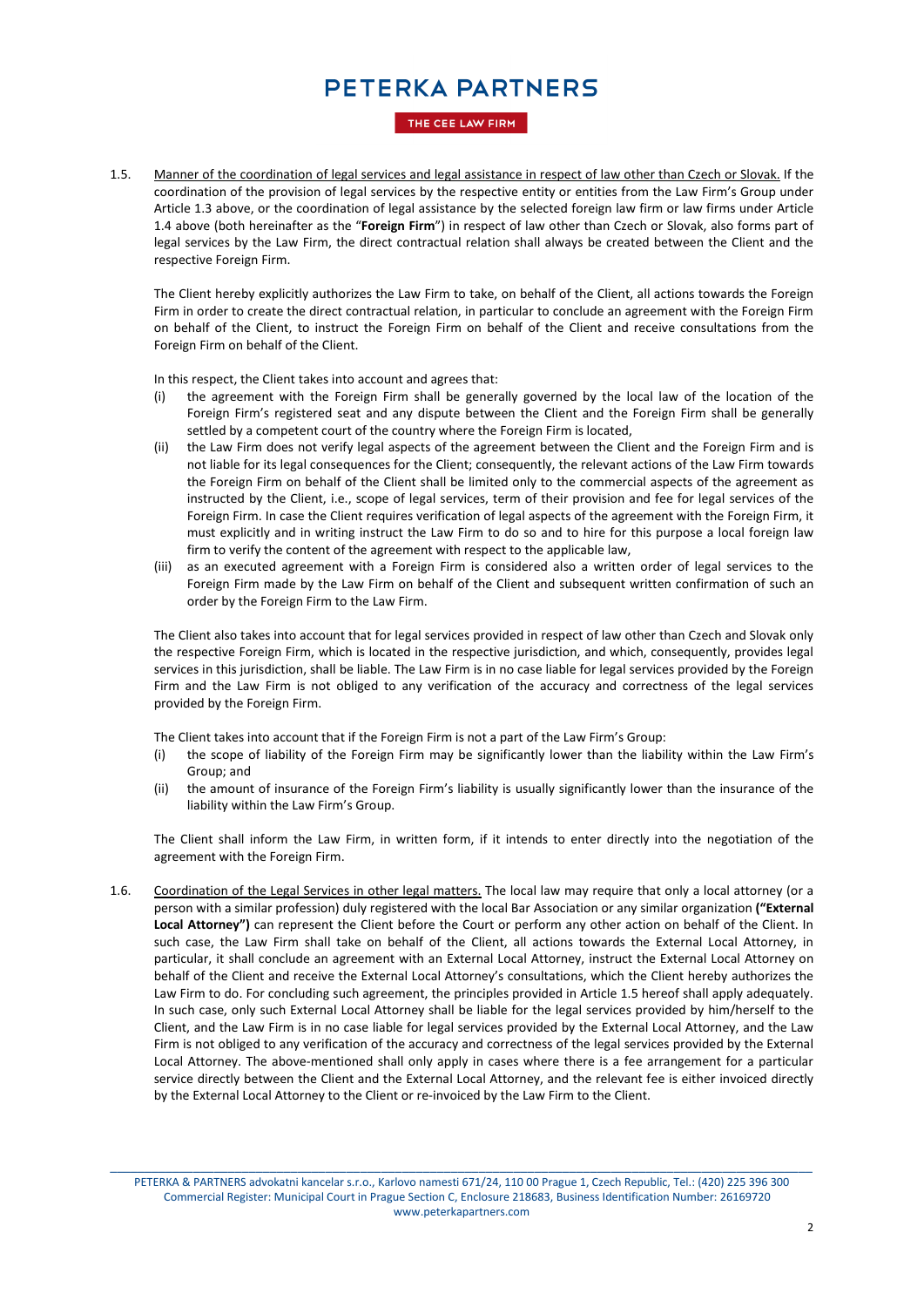THE CEE LAW FIRM

- 1.7. Subcontractors. If in connection with the provision of legal services the need for the services of external providers ("**External Services**") arises (e.g., auditors, consultants, court-certified and other experts, interpreters and translators), the Law Firm agrees with the Client, according to the circumstances, which Party (i.e., the Law Firm or the Client) shall conclude the appropriate Agreements with these providers ("**Subcontractor(s)**"). For concluding such agreement, the principles provided in Article 1.5 hereof shall apply adequately, the Subcontractor shall be liable for the legal services provided by him/herself to the Client and the Law Firm is in no case liable for services provided by the Subcontractor.
- 1.8. Payments towards the Foreign Firm, the External Local Attorney or the Subcontractor. In particular, the fee and reimbursement of costs, shall be, taking into account the specific circumstances of the given case, at the Law Firm's discretion either directly paid by the Client or accounted to the Law Firm, which shall subsequently account them to the Client as an expense legitimately incurred in connection with the performance of the legal services in accordance with the rules stated in Article 1.5 of the GTC.
- 1.9. Definition of subject matter and scope of legal services. The particular subject matter and scope of legal services to be provided by the Law Firm shall always be determined by agreement (written or oral) between the Law Firm and the Client. Unless, in the particular case, the Law Firm and the Client agree otherwise, the rights and obligations arising from the legal services agreed between the Law Firm and the Client, or from the legal services provided by the Law Firm to the Client before the execution of the Agreement and the GTC, are governed by the provisions of the Agreement and the GTC.

#### **2. Principles of providing legal assistance**

- 2.1. Instructions of the Client. The Law Firm is obliged to act according to the instructions of the Client unless the instructions conflict with the law or the professional code of conduct of the Czech Bar Association or in the case of provision of legal services by Foreign Firms or by an External Local Attorney unless the instructions conflict with the local law or the professional code of conduct in the given jurisdiction.
- 2.2. Persons providing legal services. The Law Firm may provide the Client with legal services through its partners, affiliated attorneys and tax advisors, junior attorneys, legal assistants and other employees and/or translators.
- 2.3. Teamwork, distribution of tasks according to work experience and specialization. The quality and effectiveness in providing legal services is essentially achieved by the delegation of tasks according to their difficulty among several members of the Law Firm based on their specialization and professional expertise (seniority).

#### **3. Fees and expenses**

- 3.1. The Client shall pay the Law Firm for legal services a fee based on the provisions in the following paragraphs.
- 3.2. Form of payment. The primary method of calculating the fee is based on time spent on the legal services ("**time spent**"). In exceptional cases, the Client and the Law Firm may agree on another form of calculation of the fee for legal services, for example, as a certain cap of the total remuneration for time spent or as a lump sum for a specific service or scope of legal services.
- 3.3. The fee based upon time spent is calculated as the product of the actual time spent by particular persons participating in providing the legal services of the Law Firm and the hourly rate of these persons determined according to their position in the Law Firm. Hourly rates applicable for a particular case are agreed upon with clients in the Agreement or in communication with the Client. If a legal regulation or regulation of an appropriate professional organization (Bar Association) stipulates a minimum amount of remuneration for the provision of legal services, the remuneration charged to the Client for the provided legal services shall not be lower than the remuneration stipulated by such an appropriate legal regulation.
- 3.4. Time units of 15 minutes. For the purpose of calculating the amount of the fee, the time spent on legal services is calculated in units of 15 minutes (rounded up for every initiated unit).

\_\_\_\_\_\_\_\_\_\_\_\_\_\_\_\_\_\_\_\_\_\_\_\_\_\_\_\_\_\_\_\_\_\_\_\_\_\_\_\_\_\_\_\_\_\_\_\_\_\_\_\_\_\_\_\_\_\_\_\_\_\_\_\_\_\_\_\_\_\_\_\_\_\_\_\_\_\_\_\_\_\_\_\_\_\_\_\_\_\_\_\_\_\_\_\_\_\_\_\_\_ PETERKA & PARTNERS advokatni kancelar s.r.o., Karlovo namesti 671/24, 110 00 Prague 1, Czech Republic, Tel.: (420) 225 396 300 Commercial Register: Municipal Court in Prague Section C, Enclosure 218683, Business Identification Number: 26169720 www.peterkapartners.com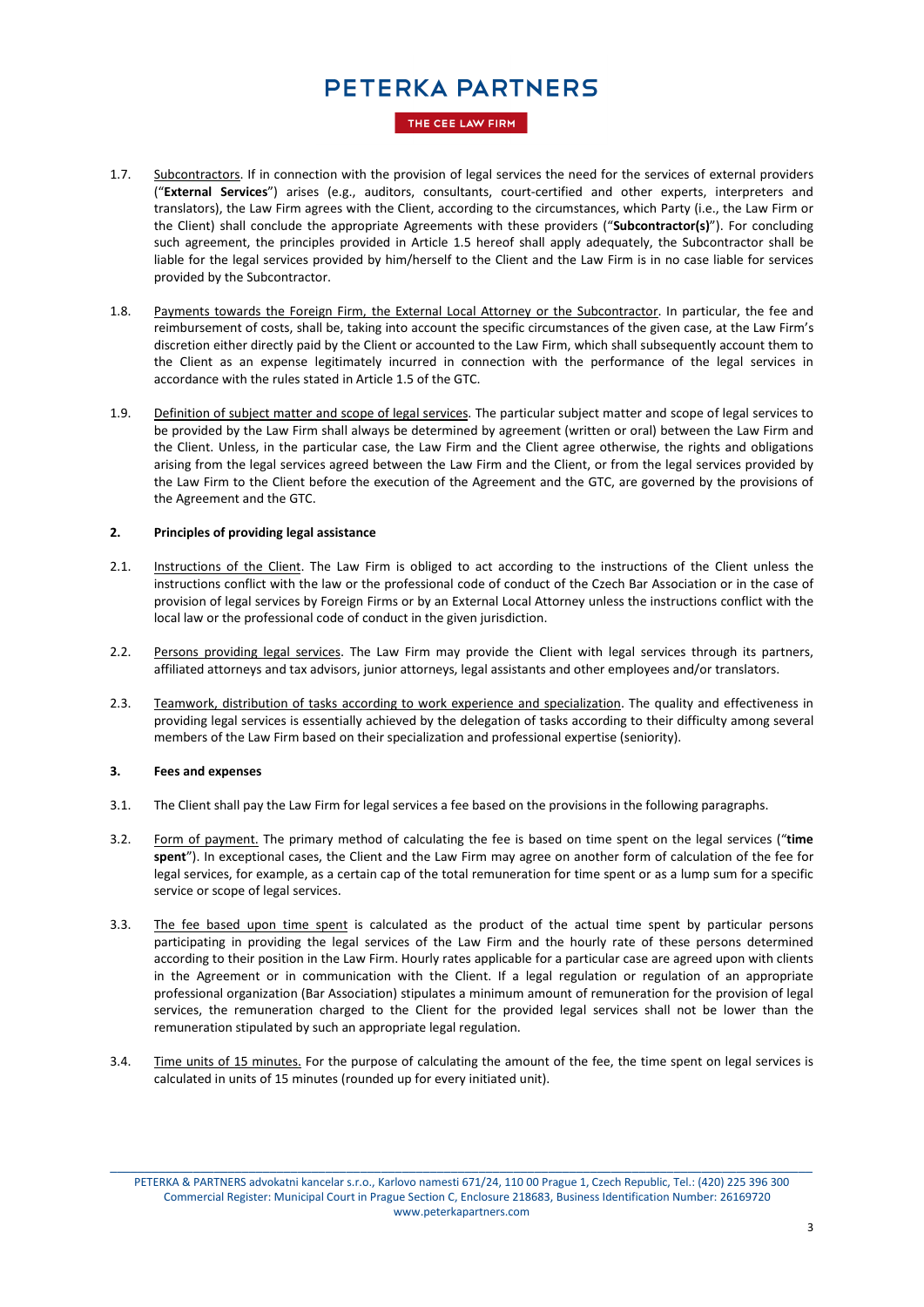THE CEE LAW FIRM

- 3.5. Chargeable time. Time spent on the legal services rendered includes the entire time which the person providing the legal services of the Law Firm was engaged in attending to matters concerning the Client, and the time which the person was not able to attend to other matters due to attending to the matters of the Client (e.g., travel time or time lost due to waiting). The chargeable time includes also time incurred for all acts which the Law Firm is obliged to perform based on the valid legal regulations due to the legal services rendered to the Client such as all steps related to coordination of legal services according to Articles 1.3 – 1.7 of this GTC, sending reminders for payment of the fee to the Law Firm where the due date expired as well as acts upon the request of other entities (auditors, public administration authorities, bodies in charge of criminal proceedings, etc.) as well as steps in relation to identification and control of the Client according to Law No. 253/2008 Coll. The obligation of the Client to pay fees to the Law Firm for these acts remains valid for a period of five years after the Agreement is terminated for any reason whatsoever.
- 3.6. Internal discussions, coordination and control. A certain amount of the time spent on providing legal services (to a maximum of 10% of the total time) consists in activities such as internal discussions on resolving problems related to the legal services rendered, coordinating the members of the Law Firm, cooperating on the provision of legal services and mutual control of output.
- 3.7. Non-binding estimations of fee or time (to be) spent. If the Client requires an estimation of the time to be spent or the amount of the fee for a certain legal service, the Law Firm shall provide one, if possible, with regard to all the circumstances. An estimation of the time or fee is not binding and the actual amount of the fee may differ from any estimate (can be higher or lower).
- 3.8. Remuneration for time spent on partial performance in cases where a lump sum fee has been agreed. The Law Firm keeps a record of the time spent on the provision of legal services also in cases when the fee for these services is agreed as a lump sum for a specific act or for a specific scope of legal services. In the event that the provision of legal services ends for any reason, before the legal services, for which the lump sum price was agreed, are completed, then the fee calculated according to the time spent is due to the Law Firm to the limit of the agreed lump sum.
- 3.9. Rate of success or value of subject matter. There is no correlation between success in a case or the value of the subject matter and the amount of the fee for the legal services provided under the Agreement and the present GTC.
- 3.10. Factors affecting the time spent which are not imputable to the Law Firm. The Client is aware that the time consumed in providing legal services is, to a certain extent, dependent on factors that are not imputable to the Law Firm as they are out of its effective control (such as the amount of assistance from the Client to the Law Firm, the effectiveness of the Client's conduct, e.g., how the Client ensures the administrative or technical processes necessary for providing the legal services, whether the Client provides all the information, documents and instructions required by the Law Firm without undue delay, or if it is necessary, gets the information and documents from other sources, if the Client repeatedly changes its instructions, the Client's choice of strategy or tactics, in particular in negotiations or disputes, the conduct of third parties (typically the counterparties or partners of the Client in negotiations), in particular such as speed, effectiveness and rate of success.
- 3.11. Hourly rate indexing. The hourly rate provided in the Agreement is automatically modified every year on January 1st, (i) according to the inflation rate determined by the Consumer Price Index, published by Eurostat for the previous twelve calendar months in case the fee is agreed in EUR or (ii) according to the inflation rate determined by the Consumer Price Index, published by Czech Statistical Office for the previous twelve calendar months in case the fee is agreed in CZK. The first increase in the hourly rates for the calculation of the remuneration according to the GTC shall be effective for the first time on January  $1^{st}$  of the calendar year following the conclusion of the Agreement. The Law Firm shall calculate the increase in the hourly rates without unnecessary delay after the publication of this Index. Any deflation expressed by the Consumer Price Index shall not result in a respective decrease in the hourly rates.
- 3.12. Cap of the total remuneration for time spent or lump sum remuneration. If the Law Firm and the Client agree on the cap of total remuneration ("**Cap**") or on lump sum remuneration ("**Lump Sum**") an arrangement for a particular service or scope of legal services (the "**Arrangement**") must be specific and in writing. The agreed Cap or Lump Sum shall apply on the following presumptions: (i) the essential structure of legal services described in the Arrangement does not change; and simultaneously (ii) the real time spent on the realization of a particular service or on the

\_\_\_\_\_\_\_\_\_\_\_\_\_\_\_\_\_\_\_\_\_\_\_\_\_\_\_\_\_\_\_\_\_\_\_\_\_\_\_\_\_\_\_\_\_\_\_\_\_\_\_\_\_\_\_\_\_\_\_\_\_\_\_\_\_\_\_\_\_\_\_\_\_\_\_\_\_\_\_\_\_\_\_\_\_\_\_\_\_\_\_\_\_\_\_\_\_\_\_\_\_ PETERKA & PARTNERS advokatni kancelar s.r.o., Karlovo namesti 671/24, 110 00 Prague 1, Czech Republic, Tel.: (420) 225 396 300 Commercial Register: Municipal Court in Prague Section C, Enclosure 218683, Business Identification Number: 26169720 www.peterkapartners.com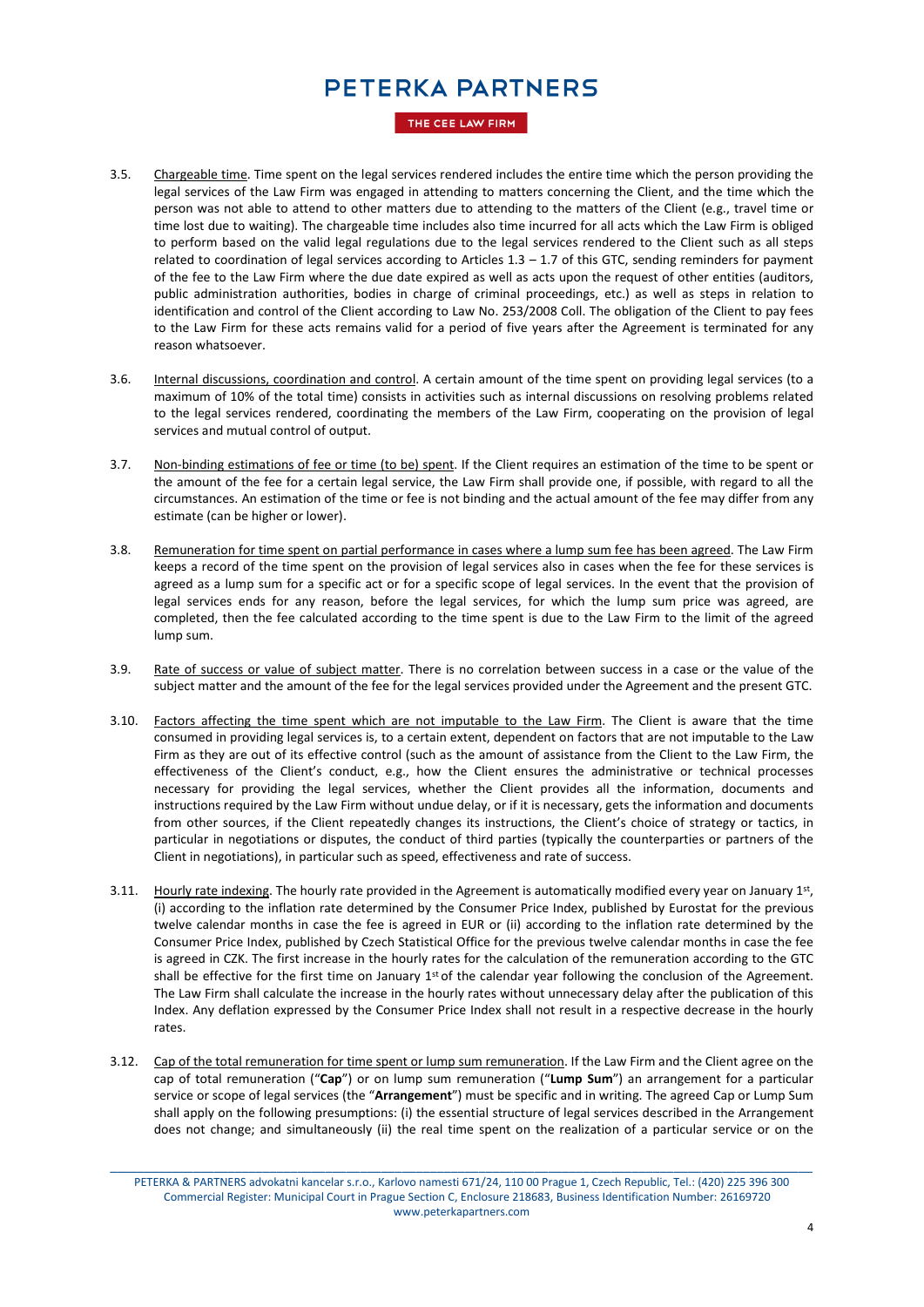THE CEE LAW FIRM

provision of legal services does not exceed the maximum amount of hours stipulated in the Arrangement; and simultaneously (iii) the Client, all its representatives and counsel, any counterparty to the transaction or its representatives or counsels, shall co-operate fully with the Law Firm during the provision of legal services, in particular by providing all required information, documents and assistance; and simultaneously (iv) any meetings between the Law Firm and the Client or its representatives and counsels or respective third parties shall take place by way of teleconference, but if this is not possible any face-to-face meetings shall take place in the municipality where the offices of the Law Firm or the Client are situated, so that any travel by the Law Firm shall be limited to a minimum; and simultaneously (v) the legal services actually provided are restricted to those specified in the Arrangement, no additional or further services, beyond those anticipated in the Arrangement, are requested by the Client, and no substantial issues of law arise in the course of providing the legal services, which were not or could not have been reasonably foreseen at the time of agreeing to the Arrangement.

- 3.13. Increasing the Cap or the Lump Sum. The Law Firm reserves the right to increase the Cap or the Lump Sum beyond the amounts agreed in the Arrangement if any of the presumptions in Article 3.12 above prove incorrect, and shall immediately notify the Client of the need to increase the Cap or the Lump Sum. All time actually spent by the Law Firm in providing legal services beyond the maximum amount of hours stipulated in the Arrangement shall be used for the calculation of normal remuneration for time spent on the basis of the principles described in this Article 3 of the GTC and shall be charged to the Client on top of the Cap or the Lump Sum agreed in the Arrangement.
- 3.14. Use of information systems. The Law Firm and the Client may agree to use, in the course of their mutual cooperation, the information system selected by the Client (such as Serengeti Tracker). The Client shall always bear all costs connected with the operation of this information system. The Law Firm shall deliver invoices to the Client through the information system. The respective invoice shall be considered delivered at the moment when the Law Firm inputs it into the information system. At this moment deadlines connected with the delivery of the invoice (such as the deadline for the Client's objections or reservations and the deadline for settlement of the invoice) shall begin to run. If the Client approves the invoice in the information system, the Law Firm shall be considered to have properly rendered the service and the Client shall be considered to agree to the charged price. The Law Firm shall also deliver the invoice to the Client in the usual manner (by post) where this delivery is required under tax or other legislation. The delivery of the invoice in the usual manner shall not affect the moment of delivery of the invoice to the Client. The Client shall also have the right to input into the information system the estimated number of hours required for certain legal services agreed between the Law Firm and the Client. By inputting the estimate in the information system, the estimate shall be considered approved by the Client. In such case, the Law Firm shall link individual invoices issued to the approved estimates. If Client requires the Law Firm to execute and fulfil any contractual arrangements with the Client or with an external provider of the information system selected by the Client ("**Contractual Arrangement**"), the Parties agree that if there is a discrepancy in provisions between the Contractual Arrangement related to the information system and the Agreement, GTC or the respective Contractual Arrangement provides for provisions outside of the scope of the Agreement and the GTC, such discrepancy or provisions outside of the scope of the Contractual Arrangement do not apply to the Law Firm and the Agreement and GTC always prevails over any Contractual Arrangements related to the information system.
- 3.15. Advance Payment. The Law Firm may require an appropriate advance payment for the fee for the legal services and for the reimbursement of costs (generally amounting to the expected monthly fee and reimbursement of costs). The Client shall pay the advance payment again after the proportion of the previous advance payment is set off against the claim of the Law Firm towards the Client.
- 3.16. The Client shall reimburse the Law Firm for any and all costs and expenses incurred legitimately in connection with the performance of the legal services in accordance with the Agreement and the present GTC. If not agreed otherwise in writing by the Parties, the expenses shall be reimbursed as follows:
	- common expenses in a particular month include expenses for telecommunication services (telephone, fax), national and international postal fees and expenses for printing and copying documents to a reasonable extent shall be paid by the Client to the Law Firm at a flat rate equivalent to 5% of the total amount of the fee excluding VAT, invoiced for the relevant month to the Client;
	- (ii) expenses including transportation by car used by the Law Firm or a member of it shall be reimbursed at a flat rate corresponding to the amount of EUR 0.60 per kilometre;
	- (iii) an amount actually incurred for other expenses, particularly expenses for legal, arbitral, court and administrative fees, legal stamps, notary fees, expert expenses and the expenses of other external service providers (e.g., external translators and interpreters), travel expenses (by taxi, train, bus or plane) and

\_\_\_\_\_\_\_\_\_\_\_\_\_\_\_\_\_\_\_\_\_\_\_\_\_\_\_\_\_\_\_\_\_\_\_\_\_\_\_\_\_\_\_\_\_\_\_\_\_\_\_\_\_\_\_\_\_\_\_\_\_\_\_\_\_\_\_\_\_\_\_\_\_\_\_\_\_\_\_\_\_\_\_\_\_\_\_\_\_\_\_\_\_\_\_\_\_\_\_\_\_ PETERKA & PARTNERS advokatni kancelar s.r.o., Karlovo namesti 671/24, 110 00 Prague 1, Czech Republic, Tel.: (420) 225 396 300 Commercial Register: Municipal Court in Prague Section C, Enclosure 218683, Business Identification Number: 26169720 www.peterkapartners.com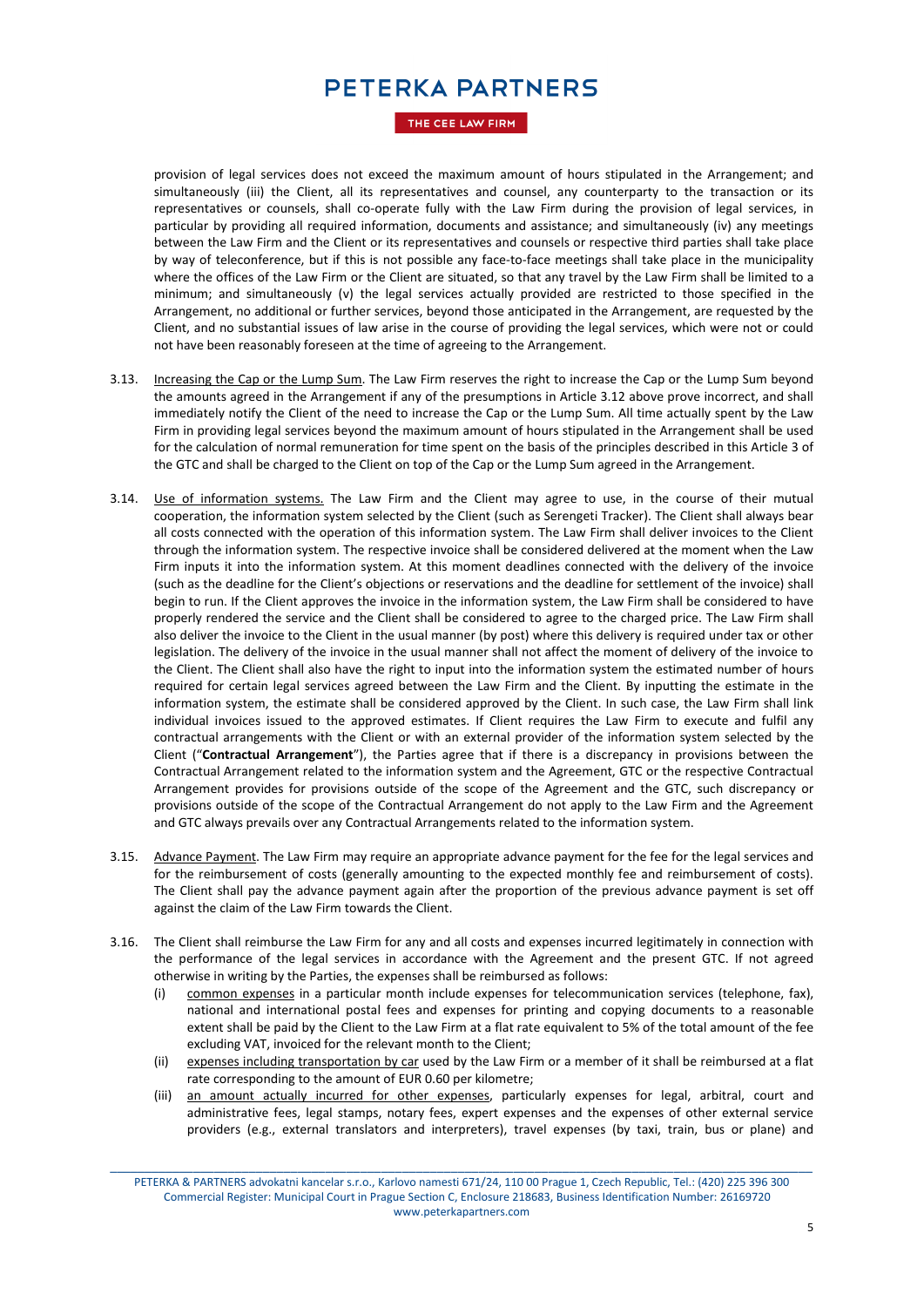#### THE CEE LAW FIRM

accommodation expenses, courier services, all bank fees incurred by the Law Firm in connection with the payment of the relevant costs, etc.

#### **4. Payment of the fees and reimbursement of costs**

- 4.1 Frequency of statements and due date of invoices. The Client shall pay (i) the fee for the legal services and (ii) the amount of expenses in accordance with the tax documents (invoices) issued by the Law Firm monthly and due within seven days as of being issued.
- 4.2 Time description of services supplied. If the payment is based upon time spent, the Law Firm provides, with every invoice, a detailed time description of the services rendered and information on who participated in rendering the services and an account of what they did.
- 4.3 Invoice address of the Client. The Law Firm shall issue its tax documents (invoices) to the registered office of the Client, unless the Client provides a different invoice address, and send it to such address or hand them over to the Client in another way indicated by the client (by e-mail or in the manner provided in Article 3.14 above).
- 4.4 Objections to the invoiced amount. The Parties agree that if the Client does not inform the Law Firm within seven days of the delivery of the invoice of its possible objections to or reservations with the invoiced amount and to the detailed time description of the provided services contained therein, the Client shall be deemed to have agreed with the contents and to admit the accuracy of all information mentioned therein.
- 4.5 Legal services provided pursuant to the instruction of the Client on behalf of a third party. Should the Law Firm exceptionally provide certain legal services pursuant to the instructions of the Client and based on the GTC to entities other than the Client (e.g., another company being part of the same group as the Client), the fee and all related costs shall be invoiced to the Client and the Client shall be solely responsible for their re-invoicing.
- 4.6 Execution of payments. All payments from the Client to the Law Firm shall be paid in EUR by wire transfer to the Law Firm's bank account stated in the relevant tax document. Every payment by the Client to the Law Firm must indicate the number of the invoice as a reference number.
- 4.7 Expenses for payments. All expenses connected with the payment of fees and reimbursement of costs, in particular expenses for bank transfers, cashing cheques or expenses incurred in consequence of exchanging money, shall be borne by the Client in a way that the exact amount specified in the relevant tax document is credited to the Law Firm's bank account.
- 4.8 Default interest. In the case of a default in the payment of any invoice issued in accordance with this GTC, the Law Firm shall have the right to invoice the Client for default interest in accordance with the relevant valid legal regulations.
- 4.9 Change of VAT status of the Client. If the VAT status of the Client changes, the Client is obliged to inform the Law Firm immediately and no later than seven business days as of the change.

#### **5. Obligation of confidentiality – Statutory exceptions and partial release from the obligation of confidentiality and other legal obligations of the Law Firm**

- 5.1 **Obligation of confidentiality**. The Law Firm is obliged to keep confidential all information that it obtains in connection with the provision of legal services according to the Agreement and the GTC, with exceptions provided in the GTC.
- 5.2 Statutory exceptions from the obligation of confidentiality. The Client is fully aware that there are certain exceptions in law to the obligation of confidentiality. These exceptions are stated in particular in § 21 Act No. 85/1996 Coll., on Advocacy, as amended (concerning cases where there is litigation between the Client and the Law Firm before the court or another authority; where there are disciplinary proceedings against a member of the Law Firm before the Czech Bar Association; where the Law firm performs tax duties towards the tax authorities or where there is a legal duty to prevent a crime from being committed). A further exception is the performance of duties by

\_\_\_\_\_\_\_\_\_\_\_\_\_\_\_\_\_\_\_\_\_\_\_\_\_\_\_\_\_\_\_\_\_\_\_\_\_\_\_\_\_\_\_\_\_\_\_\_\_\_\_\_\_\_\_\_\_\_\_\_\_\_\_\_\_\_\_\_\_\_\_\_\_\_\_\_\_\_\_\_\_\_\_\_\_\_\_\_\_\_\_\_\_\_\_\_\_\_\_\_\_ PETERKA & PARTNERS advokatni kancelar s.r.o., Karlovo namesti 671/24, 110 00 Prague 1, Czech Republic, Tel.: (420) 225 396 300 Commercial Register: Municipal Court in Prague Section C, Enclosure 218683, Business Identification Number: 26169720 www.peterkapartners.com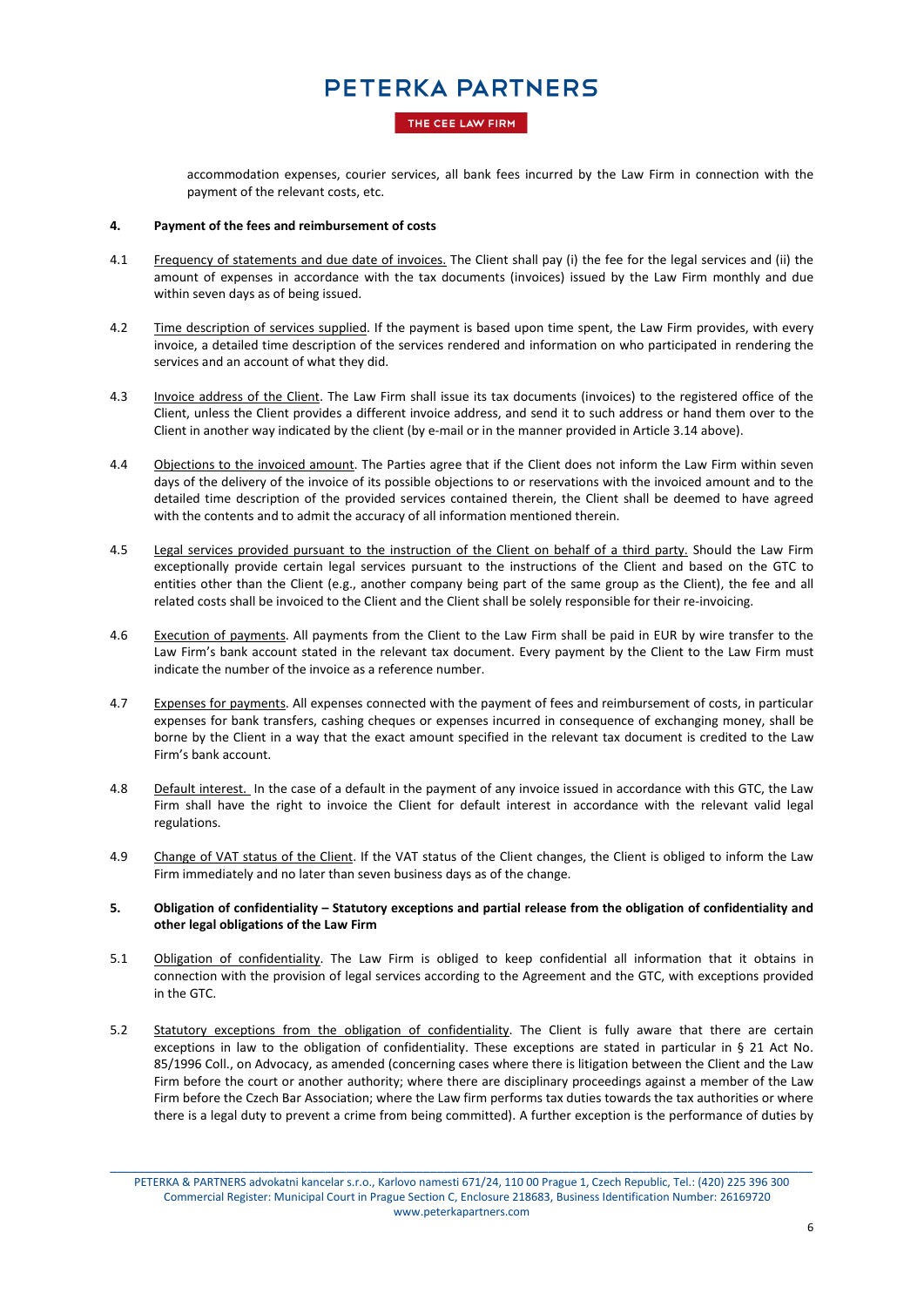THE CEE LAW FIRM

the Law Firm in accordance with Act. No. 253/2008 Coll., on some provisions against the legalization of revenues from criminal activity and financing terrorism, and in the Resolutions of the Board of Directors of the Czech Bar Association No. 2 from 11 September 2008 and No. 7 from 28 June 2004, as amended. This exception relates to the notification duty in cases that the Law Firm exercises tracked activities as defined by law (especially custody of money, stocks or other items belonging to the Client, acting in the Client's name or in its account by encumbering, purchasing or disposing of real property or the company or its part, reimbursing money, stocks, business shares or other items belonging to the Client or merging, proceedings or operations of the company, an entrepreneurial grouping or another analogous grouping, tax advisory).

- 5.3 Partial release from the obligation of confidentiality by the Client. The Client partially releases the Law Firm from the obligation of confidentiality in respect of other members of the Law Firm's Group (including in particular its accountants, employees, cooperating attorneys, agents, advisors, directors, shareholders and other entities affiliated to the Law Firm) and other persons and entities mentioned in Articles  $1.3 - 1.7$  of the present GTC and 5.4. - 5.6 of the present GTC.
- 5.4 References and marketing. The Law Firm (in this Article by the "*Law Firm*" is meant concurrently any member of the Law Firm's Group and all other entities affiliated to the Law Firm) is entitled to inform a third party or publish information stating that the Client is its client, and then (at the discretion of the Law Firm) also to inform that it provides or has provided legal services in a particular matter (including its value) and in a particular legal area to the Client (or any other entity being part of the same group as the Client). This consent is granted by the Client to the Law Firm in particular for marketing purposes, namely on the Law Firm's websites, social networks, in brochures and other documents, and in various lawyers' handbooks, guides and directories published by Chambers & Partners, Legal500, IFLR1000, Benchmark Litigation, Media Law International and the like. The Law Firm is also entitled to disclose the same information for the purposes of its participation in tenders for legal services. Instead of mentioning the name (business name) of the Client (other entity mentioned above) or together with it, the Law Firm is entitled to mention the name of the group which the Client (other entity mentioned above) is a part of. The Client expressly confirms that it is entitled to grant such consent to the extent stipulated above. The Client shall concurrently provide the Law Firm, upon request, with a testimonial letter confirming that the Law Firm provides/has provided legal services to the Client (or any other entity being part of the same group as the Client) in a particular matter as its legal counsel. For avoidance of any doubt, the Parties expressly agree that the Law Firm is (in case of explicit declaration of the Client) not entitled to disclose any detailed or sensitive information about the nature of the legal services provided to the Client. The entitlement of the Law Firm to publish the above-mentioned information shall persist the duration of the Agreement and the GTC or duration of the cooperation according to the Agreement and the GTC.
- 5.5 Law Firm's Insurance. The Law Firm has no obligation of confidentiality, if it is obliged according to an agreement with an insurance company, to which the Law Firm makes a claim for an insurance payment to cover liability for damage, arising from the performance of the legal profession to inform the insurance company of the circumstances of the incident or provide other assistance.
- 5.6 Communication with third parties. The Law Firm also has no obligation of confidentiality in to the extent necessary for the conclusion of the Applicability Agreement or coordination of legal services under Articles 1.3 – 1.7 hereof or if the Client requires the Law Firm to communicate in this matter with the counterparty or any other third party or if the communication results from the nature of provided legal services to the extent necessary for such communication. In case of any doubts, the Law Firm shall be considered as released from the obligation of confidentiality by the Client.
- 5.7 Provision of services to third parties based on the Client's instruction. If the Client requests the Law Firm to provide legal services on the basis of this GTC to third parties, particularly to other companies from the Client's group, the Client agrees, at the same time, by the request, that the Law Firm is allowed to use any information obtained when providing services to the Client and also when providing services to such third parties. The Client expressly confirms by such request to the Law Firm that there is no conflict of interests between the Client and third parties designated by the Client in matters related to the request, and at the same time releases the Law Firm of the confidentiality obligation in relation to such third parties. By such request, the Client also explicitly confirms that the Client has obtained the approval of such third party and that the Law Firm shall render the legal services to such third party under the same conditions as mentioned in the Agreement and in the GTC. If requested by the Law Firm, the Client shall ensure an additional written confirmation of such third party's approval.

\_\_\_\_\_\_\_\_\_\_\_\_\_\_\_\_\_\_\_\_\_\_\_\_\_\_\_\_\_\_\_\_\_\_\_\_\_\_\_\_\_\_\_\_\_\_\_\_\_\_\_\_\_\_\_\_\_\_\_\_\_\_\_\_\_\_\_\_\_\_\_\_\_\_\_\_\_\_\_\_\_\_\_\_\_\_\_\_\_\_\_\_\_\_\_\_\_\_\_\_\_ PETERKA & PARTNERS advokatni kancelar s.r.o., Karlovo namesti 671/24, 110 00 Prague 1, Czech Republic, Tel.: (420) 225 396 300 Commercial Register: Municipal Court in Prague Section C, Enclosure 218683, Business Identification Number: 26169720 www.peterkapartners.com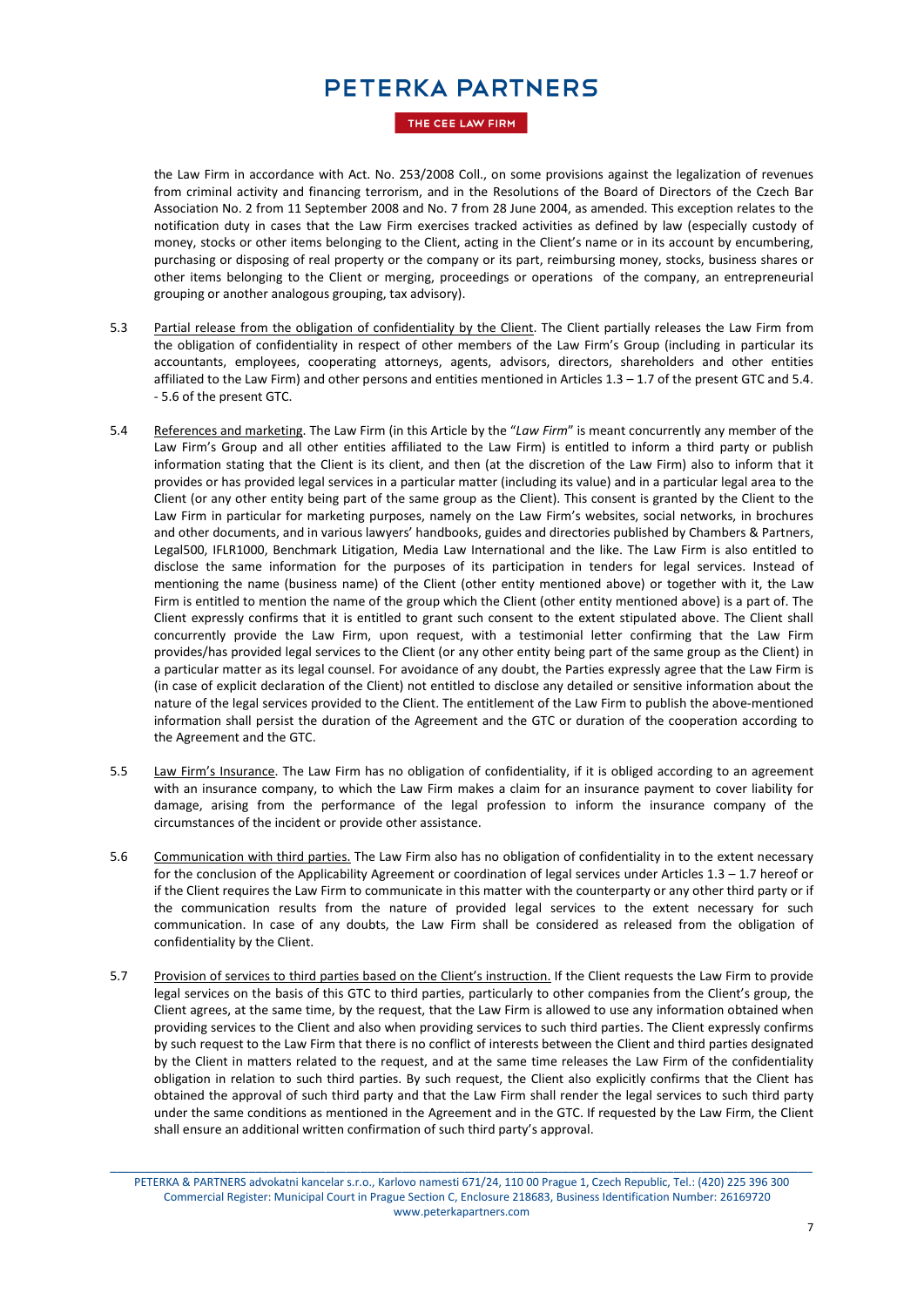THE CEE LAW FIRM

5.8 Data protection. The Client acknowledges that personal data received by the Law Firm in relation to the execution of this GTC and during the provision of the legal services according to this GTC will be collected and processed according to the GDPR, data protection legislation applicable in the Czech Republic (in particular the Czech Personal Data Processing Act), the Law Firm's internal regulations and Privacy Policy available at <http://www.peterkapartners.com/en/privacy-policy-en/> jointly by the Law Firm's Group entities and other affiliates of the Law Firm. The Law Firm informed the Client and the Client takes into account that the Law Firm when providing its legal services to the Client is a personal data controller within the meaning of Article 4(7) of the GDPR and determines the purpose and means of the processing of personal data for the provision of legal services, carries out processing, and is responsible for it.

#### **6. Client's assistance and obligations**

- 6.1. Assistance. The Client shall provide the Law Firm with all necessary assistance. The Client undertakes in particular to:
	- (i) provide the Law Firm with all available information and documents on the facts concerning the subject matter of the legal services rendered;
	- (ii) inform the Law Firm of all the facts and events concerning the subject matter of the legal services rendered, and particularly to inform the Law Firm of all verbal, written or personal communication with the counterparty or its representative or a public service authority or self-governing jurisdiction within one day of such communication occurring and to hand over to the Law Firm copies of all correspondence with this authority within the same period; the Client must mention on all correspondence the date of its delivery;
	- (iii) provide the Law Firm with all necessary documents at the disposal of the Client and related to the subject matter of the legal services rendered;
	- (iv) receive, diligently, correspondence addressed to the Client in relation with the subject matter of the legal services rendered;
	- (v) inform the Law Firm of each situation where the Client is threatened by any prejudice or damage and such situation is related to the legal services that the Law Firm provided or provides to the Client;
	- (vi) inform the Law Firm that the Client is, in the respective matter, represented by another attorney-at-law or tax advisor;
	- (vii) provide the Law Firm or its partners, affiliated (substitute) attorneys-at-law or tax advisors with all powers of attorney necessary to render the legal services,
	- (viii) provide the Law Firm with cooperation and assistance so that the Law Firm may perform its duties under the Act on Certain Provisions Against the Legalization of Revenues from Criminal Activity and the Financing of Terrorism, especially by identification and verification under the conditions provided by this act.
- 6.2. Information examination. The Law Firm is not obliged to check the truth or accuracy of the information presented as fact by the Client.
- 6.3. Accuracy and Authenticity of the Evidence. The Client confirms that it has been informed by the Law Firm of consequences resulting from section 347a, subsection 1 of the Criminal Code of the Czech Republic which provides: "*Who, for the purposes of instituting proceedings before a court, an international judicial body or criminal proceedings, or in such proceedings, presents substantive or documentary evidence which is essential to a decision which he knows to be forged or altered, intending to be used as genuine, or falsifying or altering such evidence with the intention of being used as genuine, shall be punished by imprisonment*". The Client confirms that he/she/it is aware of the necessity to warn the Law Firm of any risk or possibility that the proofs or evidence to be submitted might be objected to as forged, falsified or altered. Failing such warning by the Client, the Law Firm cannot be held liable for the material accuracy and authenticity of the proof or evidence that the client requires to submit to court. The Client also acknowledges that if the Law Firm considers that the proofs or evidence provided by the Client in order to be submitted to the court might by forged, falsified or altered or there are doubts of their accuracy and authenticity, the Law Firm is entitled to refuse their submission to the court.
- 6.4. Duties related to measures against the legalization of revenues from criminal activity and the financing of terrorism under the legislation on certain measures against the legalization of revenues from criminal activity and the financing of terrorism. The Client notes that if the Law Firm carries out monitored activities, it is obliged, if the conditions laid down by Law No. 253/2008 Coll., on Certain Provisions Against the Legalization of Revenues from Criminal Activity and the Financing of Terrorism are fulfilled, to fulfil the respective obligations under the abovementioned law. In this respect, the Law Firm is entitled to require, and the Client undertakes upon the request of

\_\_\_\_\_\_\_\_\_\_\_\_\_\_\_\_\_\_\_\_\_\_\_\_\_\_\_\_\_\_\_\_\_\_\_\_\_\_\_\_\_\_\_\_\_\_\_\_\_\_\_\_\_\_\_\_\_\_\_\_\_\_\_\_\_\_\_\_\_\_\_\_\_\_\_\_\_\_\_\_\_\_\_\_\_\_\_\_\_\_\_\_\_\_\_\_\_\_\_\_\_ PETERKA & PARTNERS advokatni kancelar s.r.o., Karlovo namesti 671/24, 110 00 Prague 1, Czech Republic, Tel.: (420) 225 396 300 Commercial Register: Municipal Court in Prague Section C, Enclosure 218683, Business Identification Number: 26169720 www.peterkapartners.com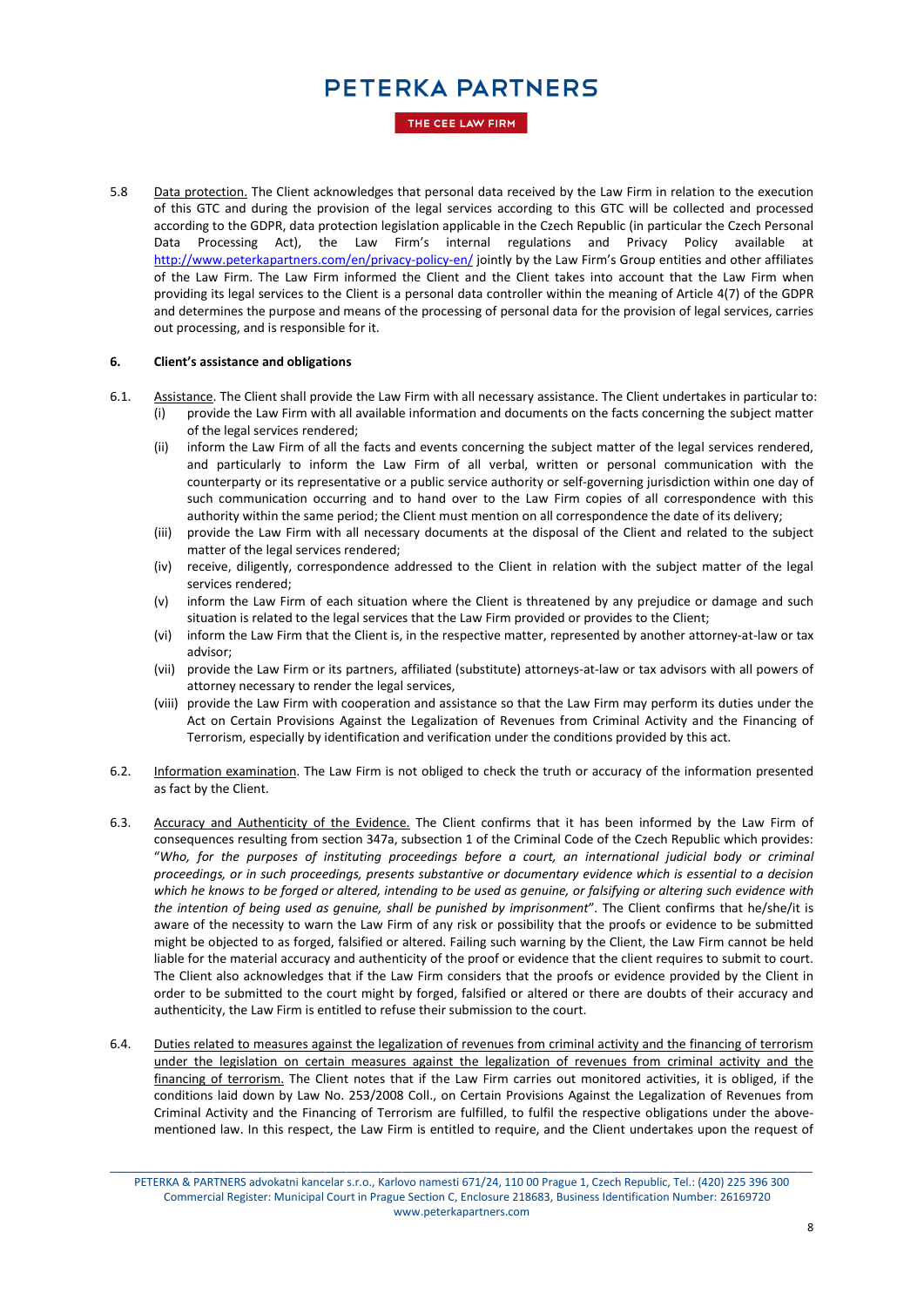#### THE CEE LAW FIRM

the Law Firm to provide the Law Firm with, the information necessary for the identification and scrutiny of the Client, persons and entities representing the Client, Client's shareholder(s) as well as its (ultimate) beneficial owner(s), and fill in the respective Client Compliance Questionnaire.

- 6.5. Change in essential information related to measures against the legalization of revenues from criminal activity and the financing of terrorism under the legislation on certain measures against the legalization of revenues from criminal activity and the financing of terrorism. If there is a change in the essential information provided by the Client under Law No. 253/2008 Coll., on Certain Provisions Against the Legalization of Revenues from Criminal Activity and the Financing of Terrorism, the Client informs the Law Firm about such change without undue delay. This includes changes in international sanctions imposed on the Client, any member of the statutory body of the Client, or the (ultimate) beneficial owner(s) of the Client, and if the Client, any member of the statutory body of the Client, or the Client's (ultimate) beneficial owner(s) become a politically exposed person, and if the Client, any of the members of the Client's governing body, and the (ultimate) beneficial owner(s) are established in a high-risk third country or a transaction is connected with such country.
- 6.6. Sanctions. The Client explicitly declares that no sanctions imposed especially by the European Union, the United States of America or the United Nations apply to the subject of the legal services provided by the Law Firm to the Client and the activities related to the legal services provided by the Law Firm to the Client. The Client also explicitly declares that the Client, its shareholders as well as its (ultimate) beneficial owners are not personally subject to any sanction imposed especially by the European Union, the United States of America or the United Nations. The Client undertakes upon the request of the Law Firm to provide the Law Firm with information on the identity of its shareholder(s) as well as its (ultimate) beneficial owner(s) and fill in the respective Client Questionnaire submitted by the Law Firm. The Client also undertakes to provide the Law Firm upon its request with the same information about the Client's counterparty (counterparties). The Client must notify any change of the declaration in this Article 6.6 to the Law Firm immediately and no later than seven business days from the date on which the change occurred.
- 6.7. Non-employment of employees of the Law Firm's Group. During the term of this Agreement and for 12 months after its termination, the Client undertakes neither to employ any employee, partner, affiliated (substitute) attorney or tax advisor employed by or cooperating with the Law Firm or its Group within the term of this Agreement (the "Employee"), nor to conclude an agreement with an Employee or any third party, based on which the Employee would provide the Client directly or indirectly with legal, tax or similar services. If the Client breaches this obligation, it shall pay the Law Firm a penalty of EUR 200,000 and compensation for damage exceeding EUR 200,000.

### **7. Liability**

- 7.1 Liability solely for a breach caused by a fault of the Law Firm. The Parties agree that the Law Firm is liable to the Client only for the damage incurred by the Client which was caused by the fault of the Law Firm (not due to conduct without fault).
- 7.2 Limitation of liability. The Parties have considered the possible consequences of any eventual breach or breaches of the Law Firm's obligations under this Agreement or under legal regulations and agree in this respect that the maximum amount of damages that may be sustained by the Client as a result of a breach or breaches of the Law Firm's obligations shall be limited to the amount paid out by the respective insurance company as a result of the professional liability insurance of the Law Firm. In the event the insurance company declines to pay the claim of the Client, the liability of the Law Firm shall be limited to the financial amount received by the Law Firm from the Client for the legal services claimed.
- 7.3 Actual damage, not lost profit. The Parties also agree that in the case of any breach of this Agreement by one Party, the other Party shall be authorized to claim compensation only for the actual damage caused and not for lost profit (lost profit shall, for the purposes of this Agreement, mean loss of business opportunity, impossibility to use property, loss of production, etc.).
- 7.4 Exclusion of liability in the case of absence of assistance. The Parties also agree that the Law Firm shall not be held liable for any damage or prejudice, caused by the absence of the necessary and timely assistance of the Client, particularly as provided in Article 6 of the GTC.

\_\_\_\_\_\_\_\_\_\_\_\_\_\_\_\_\_\_\_\_\_\_\_\_\_\_\_\_\_\_\_\_\_\_\_\_\_\_\_\_\_\_\_\_\_\_\_\_\_\_\_\_\_\_\_\_\_\_\_\_\_\_\_\_\_\_\_\_\_\_\_\_\_\_\_\_\_\_\_\_\_\_\_\_\_\_\_\_\_\_\_\_\_\_\_\_\_\_\_\_\_ PETERKA & PARTNERS advokatni kancelar s.r.o., Karlovo namesti 671/24, 110 00 Prague 1, Czech Republic, Tel.: (420) 225 396 300 Commercial Register: Municipal Court in Prague Section C, Enclosure 218683, Business Identification Number: 26169720 www.peterkapartners.com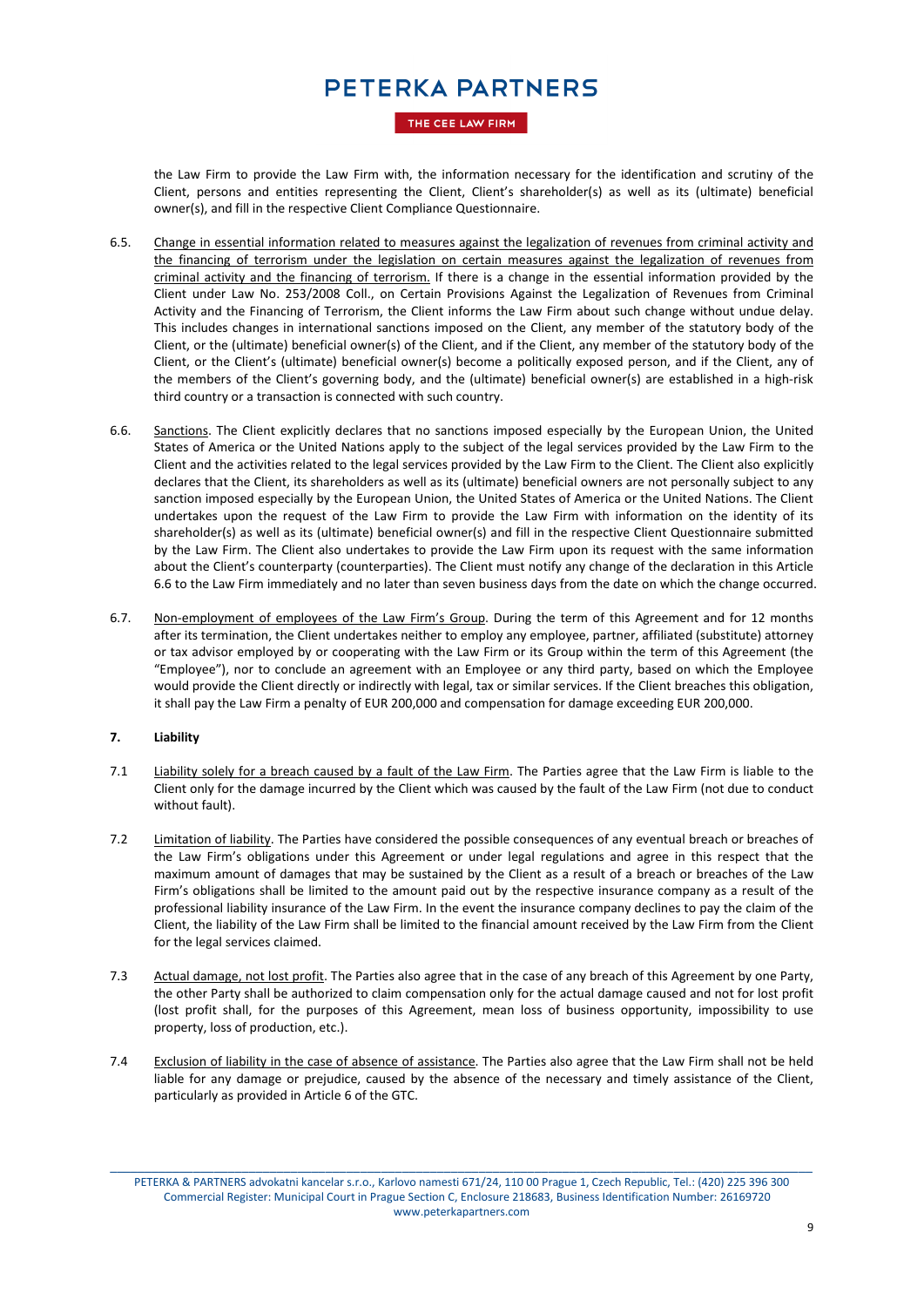#### THE CEE LAW FIRM

7.5 Prevention of imminent damage. If the Client, according to this GTC, informs the Law Firm that it is threatened by any prejudice or damage in connection with the legal services provided, the Law Firm is obliged to take all effort necessary to avert the imminent damage, (i) in pursuance of an instruction from the Client to provide the legal services and/or (ii) without such instruction, if such effort can be made without instruction and can be reasonably required by the Law Firm. In this connection, the Client will provide to the Law Firm all cooperation necessary to avert potential damage and upon consideration shall ask and authorize the Law Firm to represent the Client in any proceedings necessary to avert such damage. The Client agrees that the Law Firm is not responsible for damage, which could have been averted or which could have been decreased by the process in this article, despite the fact that other conditions of the emergence of the obligation to pay damages by the Law Firm were otherwise fulfilled. Legal services provided in accordance with this provision in the course of averting imminent damage are included in the legal services under this GTC and they will be provided by the Law Firm under the conditions set out in this GTC.

#### **8. Communication and other provisions**

- 8.1. All substantial matters in writing. The Client undertakes to inform the Law Firm in writing of all substantial facts or important instructions; any substantial facts or instructions in a form other than in writing must be confirmed by the Client without undue delay after the Client is requested to do so by the Law Firm. Data sent by email are considered to be made in writing. If the Client does not receive a reply from the Law Firm to the Client's instruction by three days from the day the Client sent the instruction, the Client cannot consider the instruction delivered to the Law Firm and must use a different communication method to contact the Law Firm.
- 8.2. Requirement of the instructions from the Client. If the Law Firm requires an opinion or instruction, and the Client does not reply within a reasonable time, the Law Firm shall take only those urgent actions so that the Client does not suffer damage to its rights or legitimate interests.
- 8.3. Any notice given under the Agreement shall be in writing and shall be served by personal delivery (or by courier) or delivered by registered post or by email to the address of the relevant party indicated above in the Agreement and in the case of email – to the email address of the relevant person set out in the Agreement. Any such notice shall be deemed to have been received:
	- (i) if delivered personally, by post or by courier, at the time of delivery. If the addressee refuses to accept the notification it is considered delivered upon refusal. If the notification is returned to the sender due to failure of its delivery, it is considered delivered on the fifth (5th) business day following its dispatch (in the case of delivery abroad – on the fifteenth day following its dispatch);
	- (ii) in the case of email, the first Business Day following the dispatch of the email to the appropriate email address.
- 8.4. Client's seat in Law Firm's premises and handover of correspondence. If the Client's seat, or the company seat for which the Client acts as founder prior to foundation, is located in the premises of the Law Firm, the Client may choose in what manner it shall receive correspondence delivered to the seat of the Law Firm and handed over by the members of the Law Firm. The Client shall decide that either: (i) a particular person designated by the Client shall regularly collect the correspondence from the seat of the Law Firm or (ii) all correspondence shall be sent by the Law Firm within two days of receipt to an address determined by the Client or (iii) all correspondence shall be opened by the Law Firm as part of the legal services provided to the Client, and the Law Firm shall inform the Client of the content of the correspondence, and in urgent cases the Law Firm shall take appropriate action. In cases (i) and (ii), the Law Firm shall not open the correspondence and shall not be responsible, neither to deal with the matters arising from the content of the correspondence nor for non-performance of any obligation arising from the moment of the delivery of the correspondence (obligations which in principle commence as a consequence of delivery to the Law Firm). The Law Firm shall keep a record of all correspondence delivered as a part of the legal services.
- 8.5. Electronic mail and associated risks. The Parties agree to communicate with each other, amongst other means, by electronic mail (email) without a guaranteed electronic signature. The Client is aware of the risks connected with this means of communication (and accepts them); these risks are particularly that electronic mail can contain harmful software (viruses, etc.) or may not be delivered to the recipient or may be delivered with a significant delay or may be blocked or filtered by the software used by the addressee which blocks unsolicited email (spam), and that ultimately a third party may intercept, read or modify the message during transfer, or the message may be forged by a third party. If the Client, during the terms of the Agreement, requires security for electronic mail (e.g., by using

\_\_\_\_\_\_\_\_\_\_\_\_\_\_\_\_\_\_\_\_\_\_\_\_\_\_\_\_\_\_\_\_\_\_\_\_\_\_\_\_\_\_\_\_\_\_\_\_\_\_\_\_\_\_\_\_\_\_\_\_\_\_\_\_\_\_\_\_\_\_\_\_\_\_\_\_\_\_\_\_\_\_\_\_\_\_\_\_\_\_\_\_\_\_\_\_\_\_\_\_\_ PETERKA & PARTNERS advokatni kancelar s.r.o., Karlovo namesti 671/24, 110 00 Prague 1, Czech Republic, Tel.: (420) 225 396 300 Commercial Register: Municipal Court in Prague Section C, Enclosure 218683, Business Identification Number: 26169720 www.peterkapartners.com